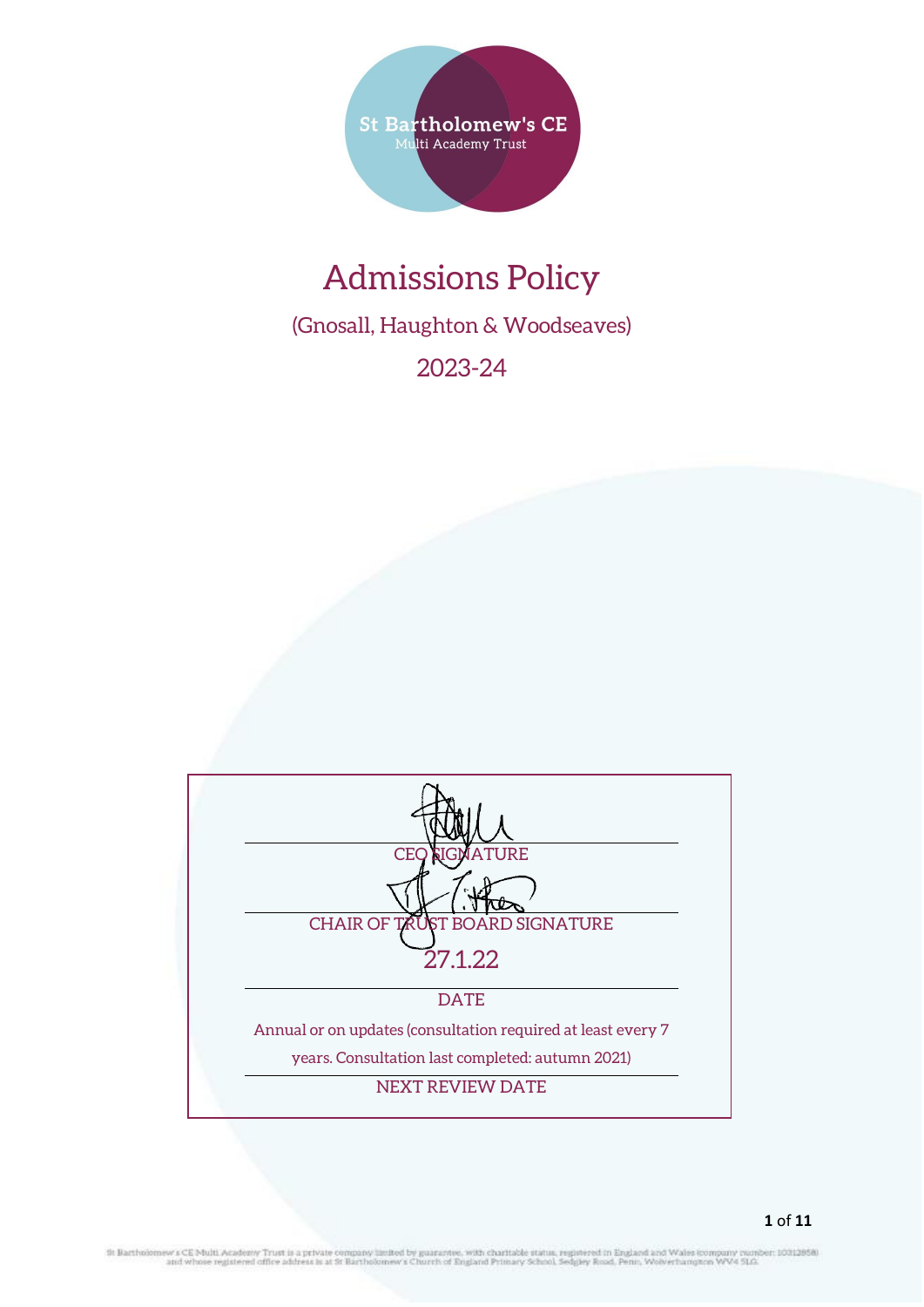

# Contents

| 1. Looked After Children and all previously Looked After Children, including internationally |  |
|----------------------------------------------------------------------------------------------|--|
|                                                                                              |  |
|                                                                                              |  |
|                                                                                              |  |
|                                                                                              |  |
|                                                                                              |  |
|                                                                                              |  |
|                                                                                              |  |
|                                                                                              |  |
|                                                                                              |  |
|                                                                                              |  |
|                                                                                              |  |
|                                                                                              |  |
|                                                                                              |  |
|                                                                                              |  |
|                                                                                              |  |
|                                                                                              |  |
|                                                                                              |  |
|                                                                                              |  |

St Bartholomew's CE Multi Academy Trust is a private company limited by guarantee, with charitable status, registered in England and Wales company number; 10312858)<br>and whose registered office address is at St Bartholomew'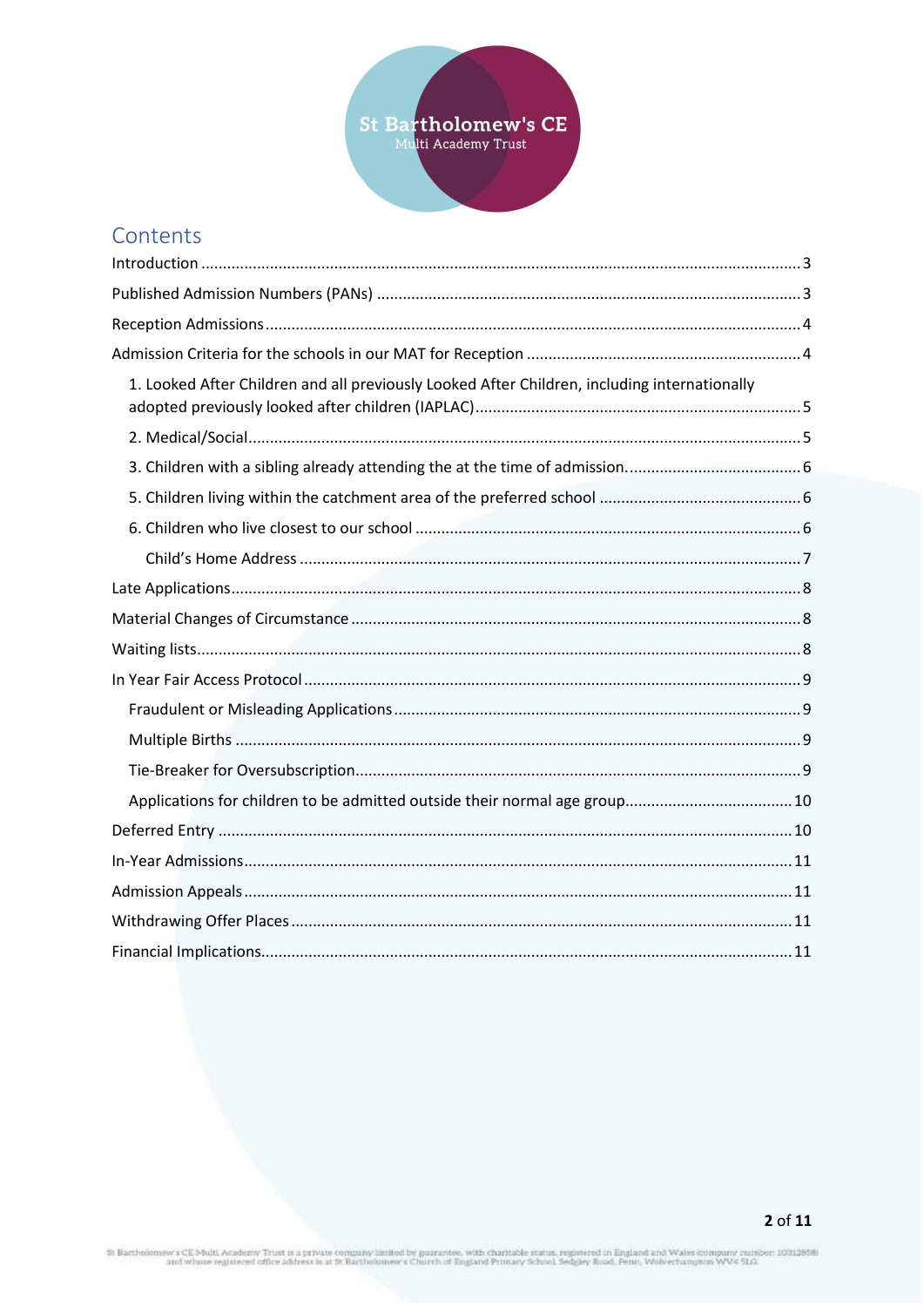

# <span id="page-2-0"></span>**Introduction**

St Bartholomew's is a Multi Academy Trust (MAT) and the Directors of the Trust are its own admission authority.

As at January 2022, the schools in the MAT are:

- St Bartholomew's CE Primary School
- St Benedict Biscop CE Primary School
- Woodfield Primary School
- All Saints' CE Primary School, Trysull
- Gnosall St Lawrence CE Primary Academy, Stafford
- Haughton St Giles CE Primary Academy, Stafford
- Woodseaves CE Primary Academy, Stafford

The MAT and its schools will comply with the provisions within the Schools Admissions Code and the School Appeals Code, which is available at [https://www.gov.uk/guidance/academy](https://www.gov.uk/guidance/academy-admissions)[admissions](https://www.gov.uk/guidance/academy-admissions)

Staffordshire County Council will administer the admissions arrangements on behalf of the MAT.

St Bartholomew's CE MAT ensures that all of its schools are inclusive. We welcome children from all backgrounds, faiths and abilities. The only restriction for entry to any of our schools is on number. If the number of applications received exceeds the places available, allocations are made in accordance with the respective oversubscription criteria.

This document relates to admission to the following schools:

- Gnosall St Lawrence CE Primary Academy, Stafford
- Haughton St Giles CE Primary Academy, Stafford
- Woodseaves CE Primary Academy, Stafford

# <span id="page-2-1"></span>**Published Admission Numbers (PANs)**

Our PAN for Reception Year 2023-24 is:

- Gnosall St Lawrence: **45**
- Haughton St Giles: **15**
- Woodseaves: **15**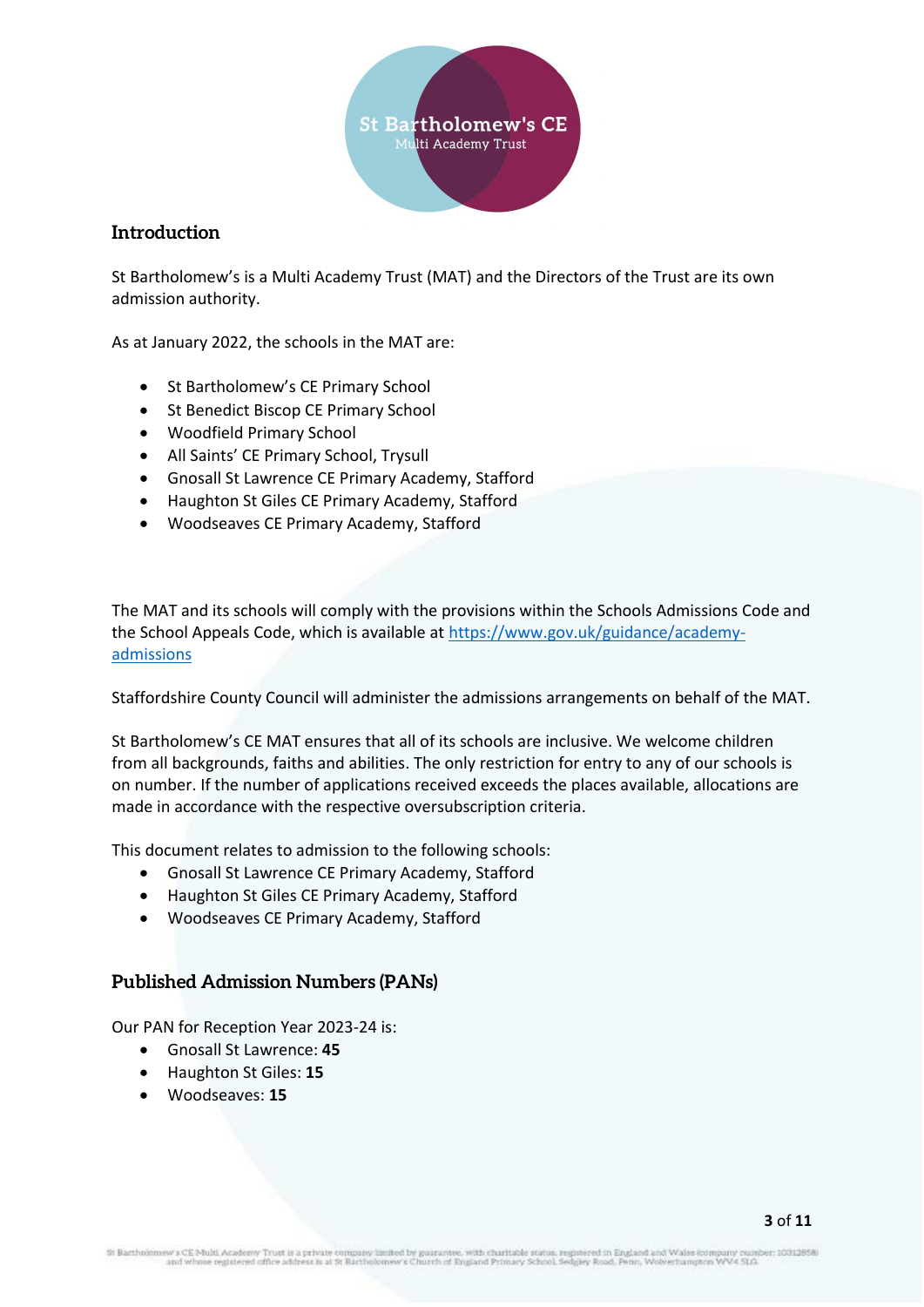

# <span id="page-3-0"></span>**Reception Admissions**

The admission arrangements outlined in this section apply to children starting Reception for the first time in 2023-24. The admissions process for Gnosall, Haughton and Woodseaves is part of the Staffordshire County Council co-ordinated admissions scheme.

The closing date for admissions will be 23:59 on 15 January 2023. Allocation results will be notified on 17 April 2023 by the applicants' home Local Authority (LA).

In respect of **Year 2 to Year 3** transfers, the standard form will be used for the purposes of transferring pupils from infant (Year 2) to junior (Year 3) education at the age of 7 plus in the academic year 2023-24. The timetable followed will be the same as that for entry into Reception.

All applicants must complete the Common Application Form by applying online to **the Local Authority where they reside.** 

Parents/carers who would like their child to be admitted during the year their child is five should ensure they complete all the necessary application forms. Admission to nursery **does not** mean automatic entry to the Primary school.

# <span id="page-3-1"></span>**Admission Criteria for the schools in our MAT for Reception**

A child with an Educational Health and Care Plan (EHCP) or Statement of Special Educational Needs or Disability (SEND) which names the school will be admitted. Remaining places are allocated as detailed below.

Where there are fewer applicants than the PAN, all children will be admitted. In the event the school is oversubscribed, the admission authority will apply the following oversubscription criteria in order of priority:

cademy Trust is a private company limited by guarantee, with charitable status, registered in England and Wales kon<br>istered office address is at St Bartholomew's Church of England Primary School, Sedgiey Road, Penn, Wolwer th Bartholomi nber: 10312858) nguniy swoi<br>s WV4 51.G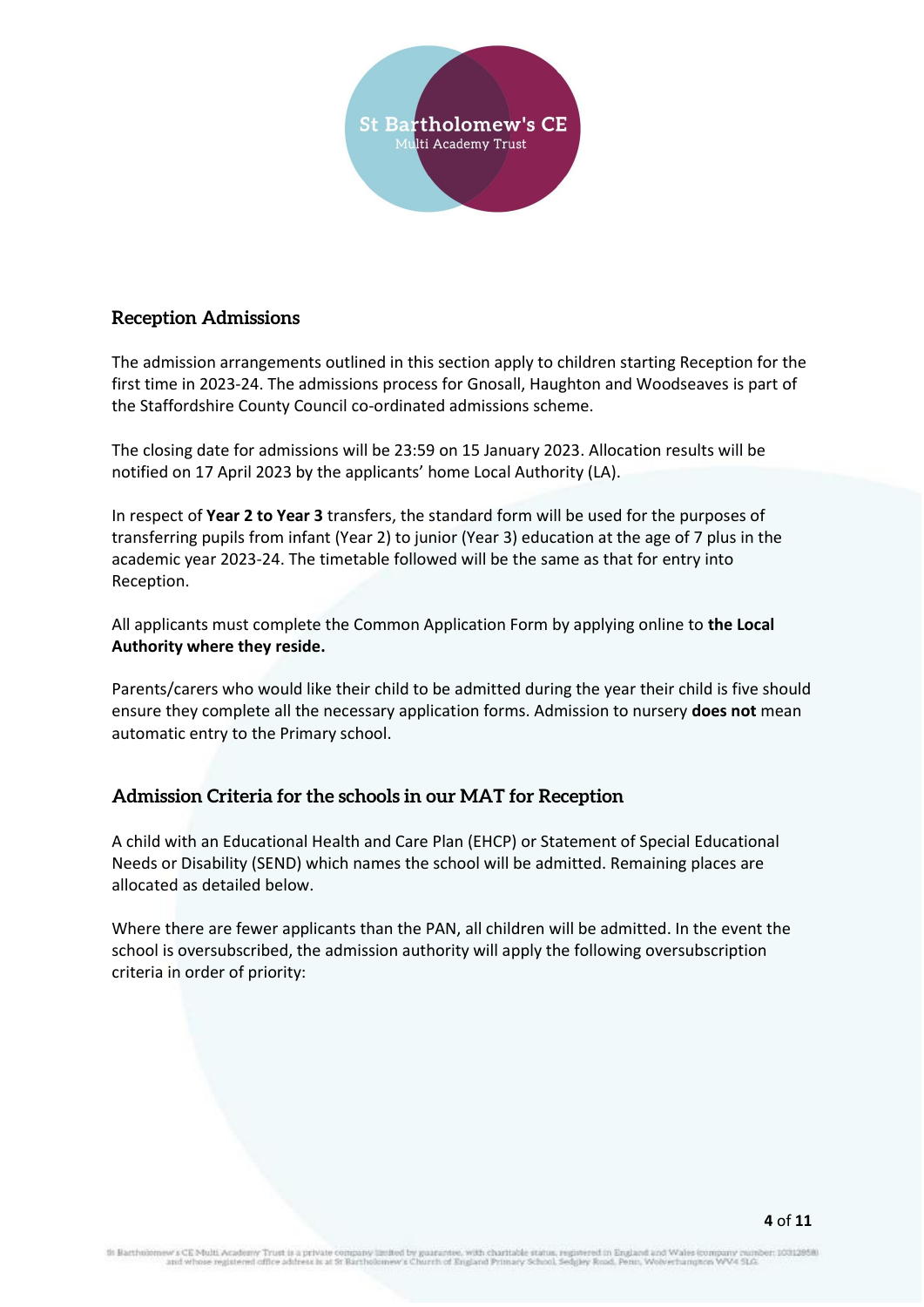

# <span id="page-4-0"></span>**1. Looked After Children and all previously Looked After Children, including internationally adopted previously looked after children (IAPLAC)**

A 'Looked After Child' is a child who is:

- a) in the care of the local authority, or
- b) being provided with accommodation by a local authority in the exercise of the social services functions (see the definition in Section 22(1) of the Children Act 1989) at the time the application is made to school.

Children in care and children who ceased to be in care because they were adopted (or became subject to a child arrangements order or special guardianship order)*,* including those children who appear (to the admission authority) to have been in state care outside of England and ceased to be in state care as a result of being adopted.

# <span id="page-4-1"></span>**2. Medical/Social**

Whether there are specific medical or social circumstances that can be met only by the child's attendance at the preferred school.

#### *Supporting Evidence*

If parents/carers believe there are specific reasons, medical or social, for claiming priority for their child to attend a particular school these special factors must be indicated on the application form and evidence (e.g. a letter from a registered health professional such as a doctor or a social worker) to support this claim **must be submitted to the School Admissions Team, Staffordshire County Council.** 

The information submitted must state clearly the effects of the condition/illness and why the preferred school is the **only** school that can meet their child's needs. This is necessary because parents/carers would be asking the Admitting Authority to assess their child as having a stronger case than many other children, even some who live closer to the school in question than they do. The information provided will be used to prioritise the request for a particular school. Please note that only in exceptional cases are places prioritised in respect of a child's/parent's/carer's medical/social grounds.

This supplementary information will not be regarded as a valid application, unless the parent/carer has also completed an application with the LA where they reside.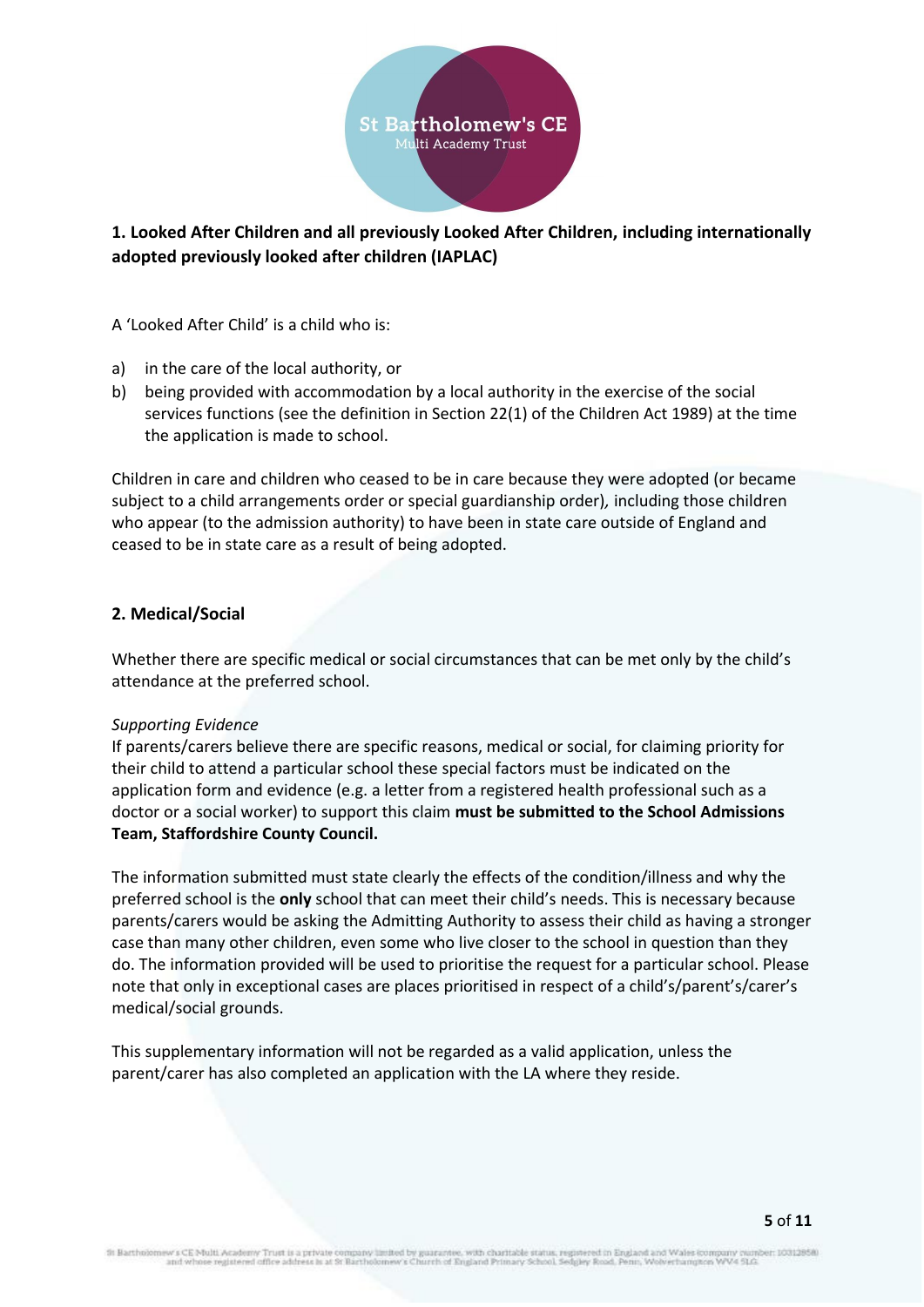

# <span id="page-5-0"></span>**3. Children with a sibling already attending the at the time of admission.**

For admission purposes, a sibling is a child who resides permanently at the same address as the child for whom a place is being requested, and is one of the following:

- brother/sister
- half brother/sister (i.e. share one common parent)
- or stepbrother/sister (i.e. related by a parent's marriage)
- any other child for whom it can be demonstrated that s/he is residing permanently at the same address (e.g. under the terms of a residence order)

The sibling connection only applies where the child concerned has a sibling attending the school at the time of the application as well as at the time of admission, (i.e. for normal year of entry applications siblings are expected to be attending the same school in September 2023. A sibling connection will not be accepted if the original place was obtained by using fraudulent or false information.

#### <span id="page-5-1"></span>**5. Children living within the catchment area of the preferred school**

The catchment areas are defined by Staffordshire Local Authority and are detailed on the Staffordshire County Council website as follows:

Gnosall: please click [here](https://apps2.staffordshire.gov.uk/scc/schooldetails/details.aspx?Type=P&Easting=383093&Northing=320581&SchoolMap=1&SchoolID=141779#map) Haughton: please click [here](https://apps2.staffordshire.gov.uk/scc/schooldetails/details.aspx?Type=P&Easting=386768&Northing=320468&SchoolMap=1&SchoolID=141783#map) Woodseaves: please click [here](https://apps2.staffordshire.gov.uk/scc/schooldetails/details.aspx?Type=P&Easting=380214&Northing=325333&SchoolMap=1&SchoolID=141856#map)

#### <span id="page-5-2"></span>**6. Children who live closest to our school**

How close the child lives to the school requested with those living closest to the school getting the highest priority. The distance from the applicant's home and school is taken in a straight line between the respective school and the child's home address. The distance is measured using the Staffordshire County Council's software, with those living closest to the school receiving the highest priority.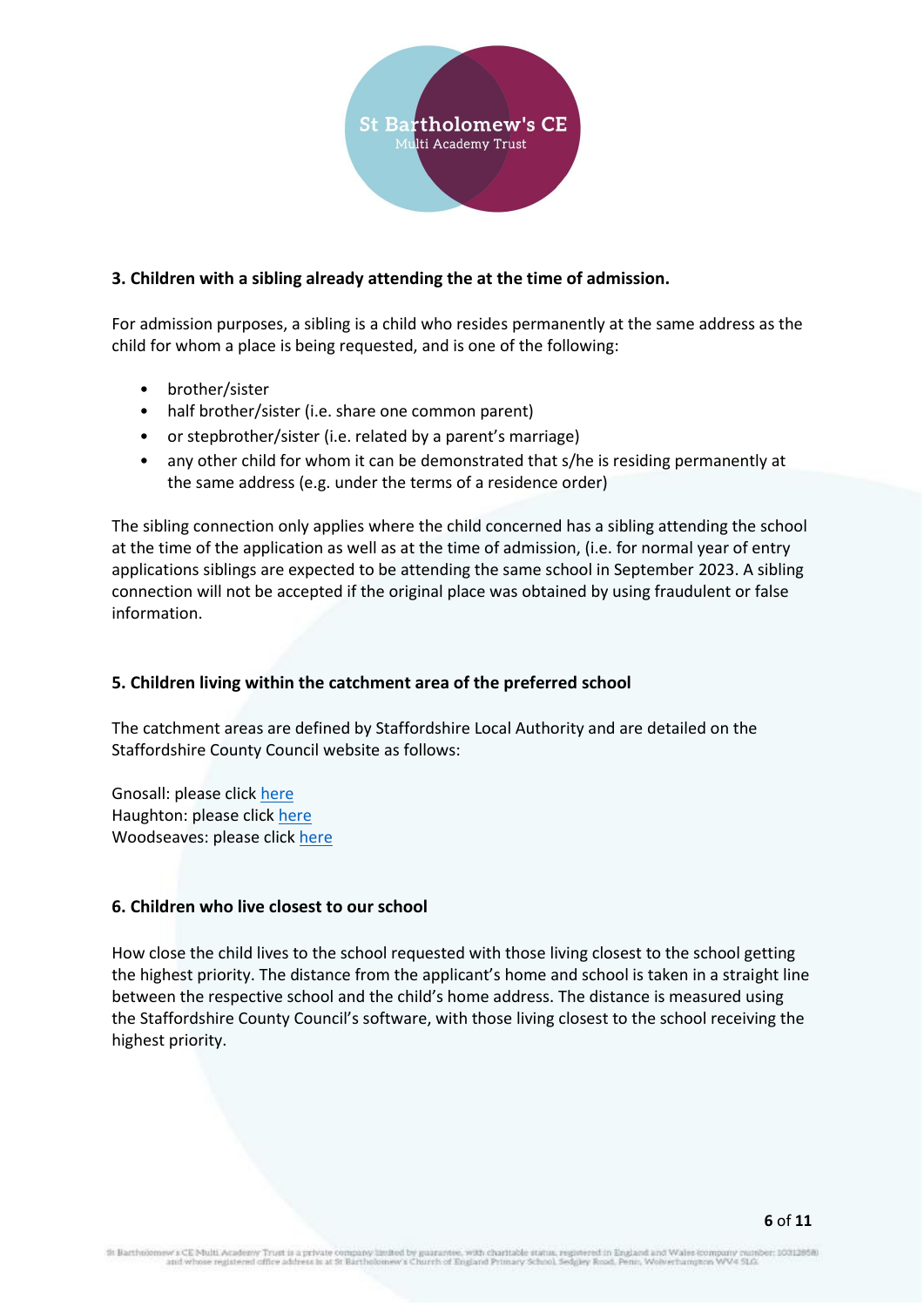

If there are a limited number of spaces available and we cannot distinguish between applicants using the above criteria, children who live in the same block of flats will be offered the available spaces randomly selected by drawing lots.

### <span id="page-6-0"></span>Child's Home Address

Parents are asked to provide their child's home address, i.e. the usual place of residence on weekdays and nights.

Please note that childminders' addresses will not be accepted. This applies to both formal childminders and relatives or friends acting in a childminding capacity.

The home address of a pupil is considered to be the **permanent residence** of a child in a residential property when the place is offered. The address must be the child's only or main residence and is either:

- Owned by the child's parent(s), carer(s) or guardian(s)
- Leased to or rented by the child's parent(s), carer(s) or guardian(s) under lease or written rental agreement.

Documentary evidence of ownership or rental agreement may be required together with proof of actual permanent residence at the property concerned.

#### **Acceptable proof of address includes:**

- A copy of a council tax bill;
- A copy of a recent utility bill (gas, electric, dated within the last six months);
- A solicitor's letter stating that contracts have been exchanged and specifying a completion date;
- A copy of your Child Tax Credit or Working Tax Credit award letter (if you receive either of these benefits);
- A signed and dated tenancy agreement.

Where parents have shared responsibility for a child and the child lives with both parents for part of the week, then the **main residence will be determined as the address where the child lives for the majority of the school week.**

If the child equally shares living with both parents, the parents must inform Staffordshire County Council (and the home Local Authority if this is not the same) which address should be used for admission purposes and which parent will make the application. Parents may be requested to supply documentary evidence to support the address used for the application.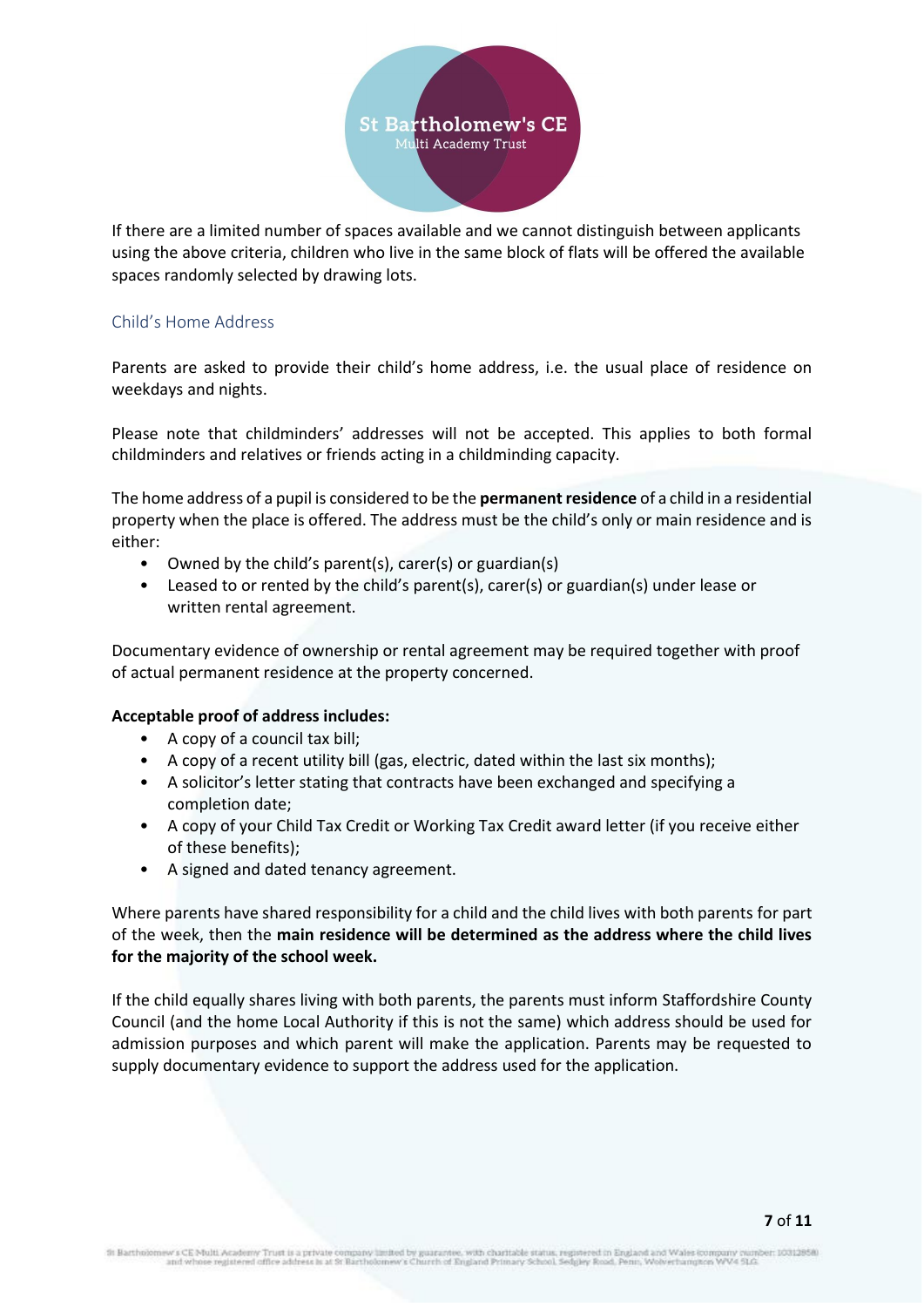

**In the event that the family moves between the application and date of allocation, it is the parent's responsibility to inform Staffordshire County Council School Admissions Team (and the home Local Authority if this is not the same) as soon as possible of these circumstances.**

# <span id="page-7-0"></span>**Late Applications**

Applications received after the closing date will be treated as late. This includes a change of preference for the school, a change in order of preference for the school or the addition of the school as a preference. Changes should be sent to the home LA of the parent/carer.

Therefore applications received after the closing date and before 13 February 2023 will only be incorporated into the initial allocation process if the late submission is for a good and valid reason i.e. parents/carers can demonstrate a material change of circumstances, or the request is for an academy that has not reached its admission limit.

When submitting late applications parents must give reasons in writing for the late submission. The admission authority will give consideration to the reasons, following which the application will be either:

- 1. Incorporated into the initial allocation and assessed against the oversubscription criteria
- 2. Considered only after all other applications

Late applications without written reasons for the late application or those received after 13 February 2023 will only be considered after all other applications.

# <span id="page-7-1"></span>**Material Changes of Circumstance**

In claiming a material change of circumstance the applicant, at the time of application, must supply documentary evidence to confirm the changes. An example of material changes of circumstances is a house move that necessitates a change of preferences.

If applicants' circumstances change during the course of making the application that relate to any of the published criteria it is the applicant's responsibility to provide evidence to Staffordshire County Admissions and Appeals Team as this may affect the outcome of the application.

# <span id="page-7-2"></span>**Waiting lists**

The Admitting Authority will maintain the waiting lists until 31 December 2023.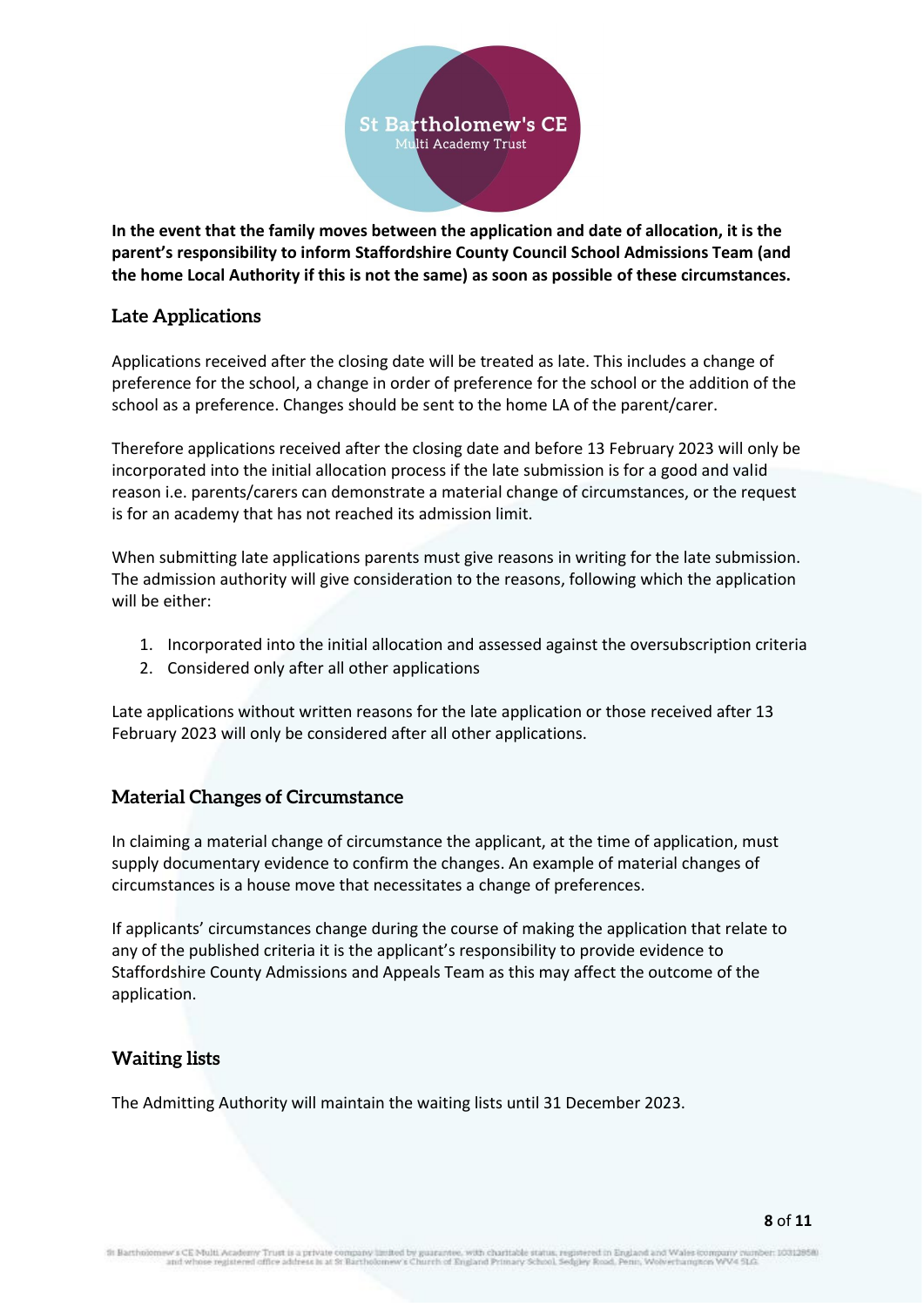

The waiting list will be ranked in admission criteria order.

A child's position on a waiting list is not fixed. This means that a child's position on the waiting list could go up or down during the time that it is on the list. Any late applications accepted will be added to the waiting list in accordance with the oversubscription criteria.

# <span id="page-8-0"></span>**In Year Fair Access Protocol**

The Directors of St Bartholomew's CE MAT are committed to taking its fair share of children who are vulnerable and/or hard to place, as set out in locally agreed protocols.

Children who are the subject of a direction by the Local Authority to admit or who are allocated to a school in accordance with the Fair Access Protocol take precedence over those on a waiting list.

#### <span id="page-8-1"></span>**Fraudulent or Misleading Applications**

The Admitting Authority will follow up any reports they receive that allege that a fraudulent or misleading application has been made.

#### <span id="page-8-2"></span>**Multiple Births**

We understand that parent/carers would like to keep twins, triplets and other children of multiple births together. In the event that there is an insufficient number of places to allocate to twins, triplets, etc. all children will be allocated together.

#### <span id="page-8-3"></span>**Tie-Breaker for Oversubscription**

If there are an insufficient number of places to accommodate all the children of a particular criterion, the next criterion will be used to assess the applications concerned in order to prioritise applications.

i Academy Trust is a private company limited by guarantee, with charitable status, registered in England and Wales kon<br>registered office address is at St Bartholomew's Church of England Primary School, Sedgiey Road, Penn, th Bartholomi nber: 10312858) ngany nun<br>s WV4 51.G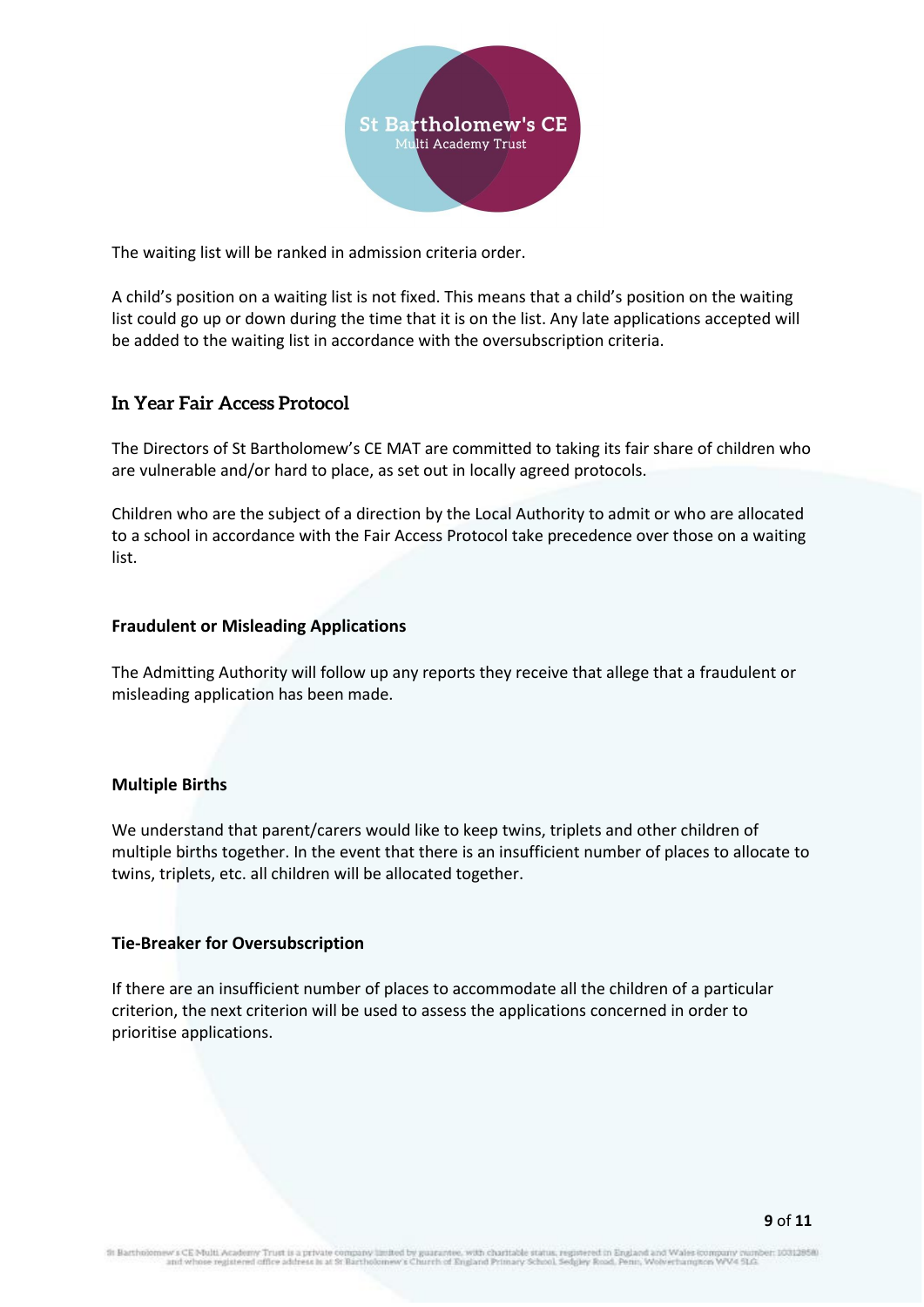

# <span id="page-9-0"></span>**Applications for children to be admitted outside their normal age group**

#### **Summer-born children**

Parents/carers of a summer-born child may choose not to send that child to school until the September following their fifth birthday and may request that they are admitted outside of their normal age group – to Reception rather than Year 1. Any parent/carer wishing to make such a request must put their requests in the first instance **in writing to the LA where they reside** by 15 January 2023.

Requests will be considered on an individual basis and decisions will be reached taking into account the parents'/carers' views, information about the child's academic, social and emotional development, where relevant, their medical history and the views of a medical professional, whether they have previously been educated out of their normal age group if it were not for being born prematurely. The view of the Headteacher of the school concerned will also be sought as part of the decision-making process.

Any agreement to defer a child's admission to Reception class does not guarantee a place at the preferred school, nor does it give the child any additional priority for a place. Parents/carers are required to make a new application next year for Reception 2024 and the application will be considered alongside all other applications for that round in accordance with the criteria.

# <span id="page-9-1"></span>**Deferred Entry**

A child's parents/carers can defer the date at which their child, below compulsory school age, is admitted to the school, until later in the school year but not beyond the point at which they reach compulsory school age and not beyond the first day of the summer term 2024. A child may take up a part-time place until later in the school year, but not beyond the point at which the child reached compulsory school age. Upon receipt of the offer of a place a parent/carer should notify the school, as soon as possible, that they wish to either defer their child's entry to the school or take up a part-time place.